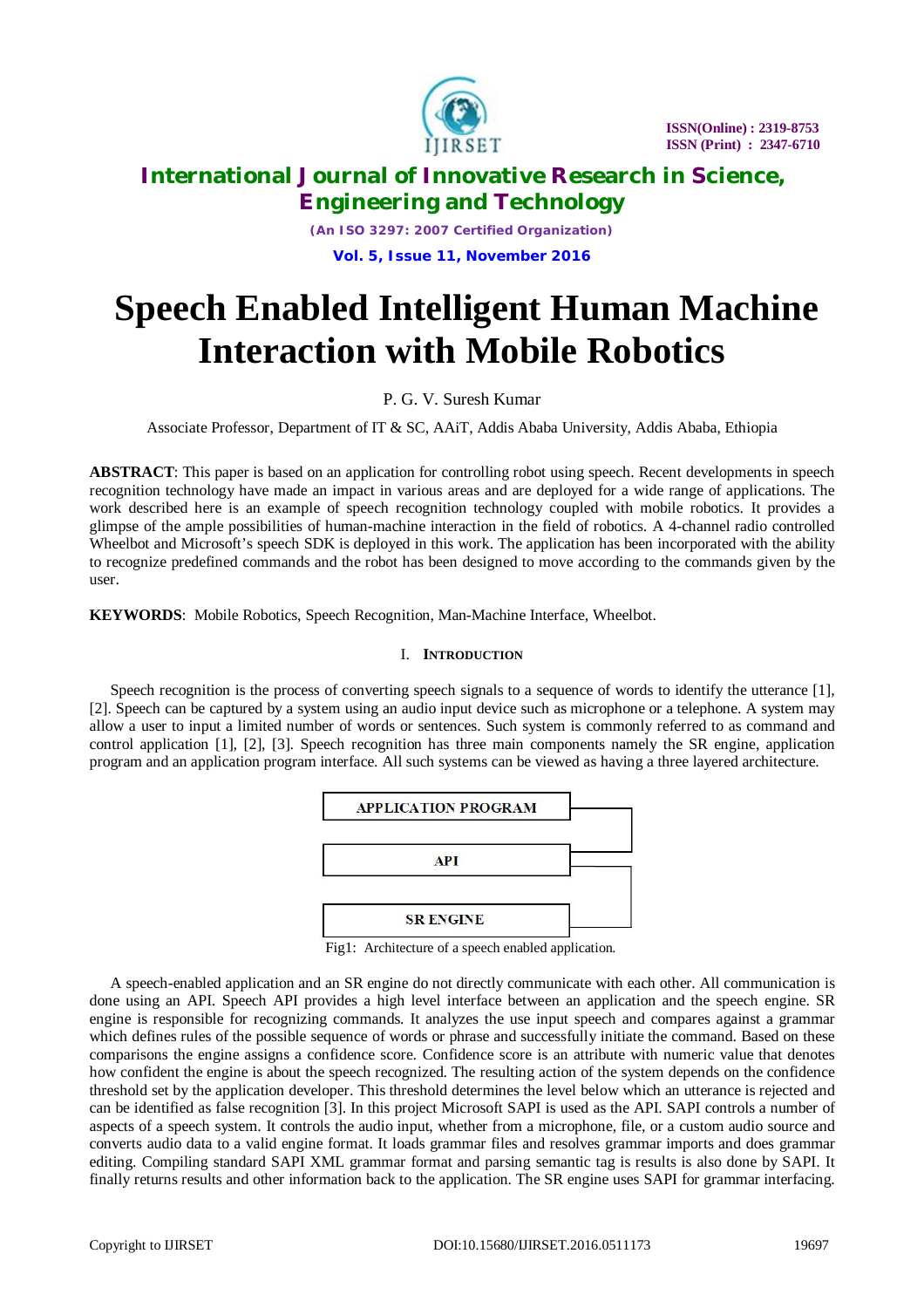

*(An ISO 3297: 2007 Certified Organization)*

#### **Vol. 5, Issue 11, November 2016**

It polls the SAPI for information about grammar, performs recognition and generates event such as false recognition to provide information to the application.

#### II. **THE WHEELBOT**

A radio controlled Wheelbot with a pair of TX-2B/RX-2B CMOS LSI mounted on the controller and the Wheelbot respectively has been used in the experiment. The TX-2B/RX-2B has five control keys for controlling the motions i: e; forward, backward, left, a right and stop functions. The controller uses an infrared tower to transmit signals to the Wheelbot. These signals are received by the Wheelbot when it is in the range of controller. The range of the controller is observed to be 7 to 8 meters approximately. These signals are interpreted as instructions to activate one of the five functions [5]. Fig2 shows six important pins of TX-2B chip. Pin 1, 4, 5 and 14 are responsible for movements in right, backward, forward, and left directions respectively. Whichever of these pins is fed logic 0 the corresponding function is activated (actually a coded signal is generated which when received by the Wheelbot the corresponding functions is generated).Pin 3 is grounded and pin 9 is connected to the voltage supply.



Fig 2: Pin configuration of TX-2B chip [5]

#### III. **MOTIVATION**

PC parallel port is a 25-pin female connector usually in the back of the computer. It has three different sections as shown in Table1.These are data lines, control lines and status lines. There are 8 data lines, and they are used to let information out of the port. The control lines are another 4 outputs. The status lines are parallel port"s only inputs. There are 5 of them. Each section has its own address and acts independently from the rest. These addresses are in sequential order. That is, if the data port is at address  $0x0378$ , the corresponding status port is at  $0x0379$  and the control port is at 0x0378a [6],[7].In order to use the port, the address of the port, the command to access the port and the number to be save in it must be identified. These ports work with numbers. It can be expressed in Hex, Binary or Decimal. For instance to set the 8 data lines to 11111111, either 255 in decimal or 0xff in Hex is to be used. Similarly to set them to 10000001 either 129 in decimal or 0x81 in Hex is to be used. [6], [7].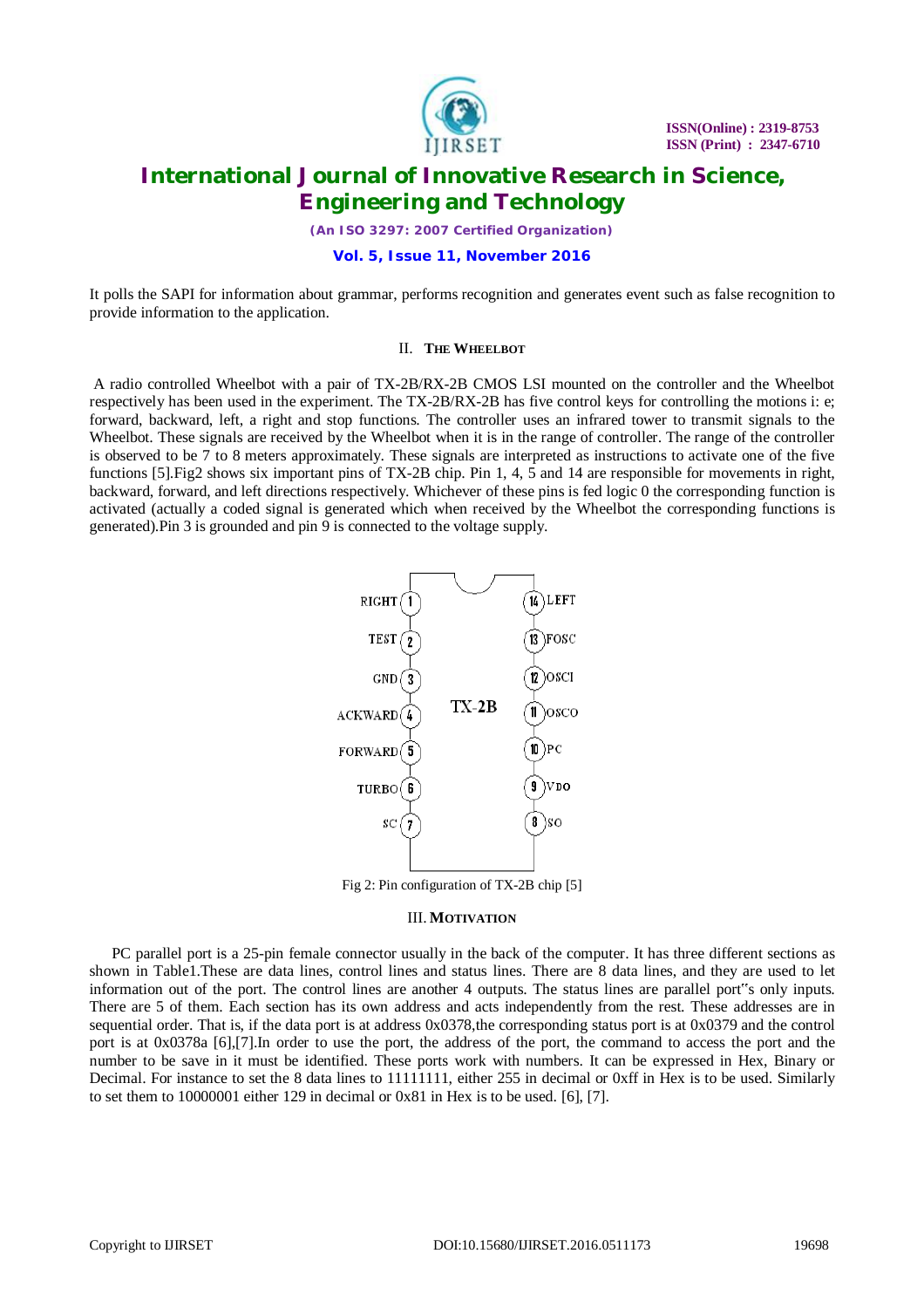

*(An ISO 3297: 2007 Certified Organization)*

# **Vol. 5, Issue 11, November 2016**

| Port         | Address (Hex) |  |
|--------------|---------------|--|
| Data line    | 378h          |  |
| Status line  | 379h          |  |
| Control line | 37Ah          |  |

Table1: **Port address of 3 different ports**



Fig 3: Wheelbot

# *A. DATA PORT*

The data pins are TTL level output pins. These pins ideally put 0V when they are in low level logic and +5V when they are in high level logic. However the voltages can vary from ideal conditions when the circuit is loaded [7], [8]. As shown in the Table 2 below we observed the voltage output to be 4.5V.

| Pin      | Functions      | Voltage (Vcc) |
|----------|----------------|---------------|
|          | D <sub>0</sub> | 4.5           |
|          | $_{\rm D1}$    | 4.5           |
|          | D2             | 4.5           |
|          | D <sub>3</sub> | 4.5           |
|          | D4             | 4.5           |
|          | D <sub>5</sub> | 4.5           |
| 8        | D6             | 4.5           |
| $\Omega$ |                | 4             |

Table 2: Observed output at data pins

# *B. INTERFACING CIRCUIT TO PARALLEL PORT*

The transmitter [TX-2B] circuit gets minimum 3.0V voltage from some external source [5].only four different data pins 2, 3, 4&5 are used in order to connect the four ends of the circuit to the PC printer port which are responsible for generating signals for four different instructions to the robot namely "Go Back", "Advance", "Turn Left" & "Turn Right" as sown in Fig 4.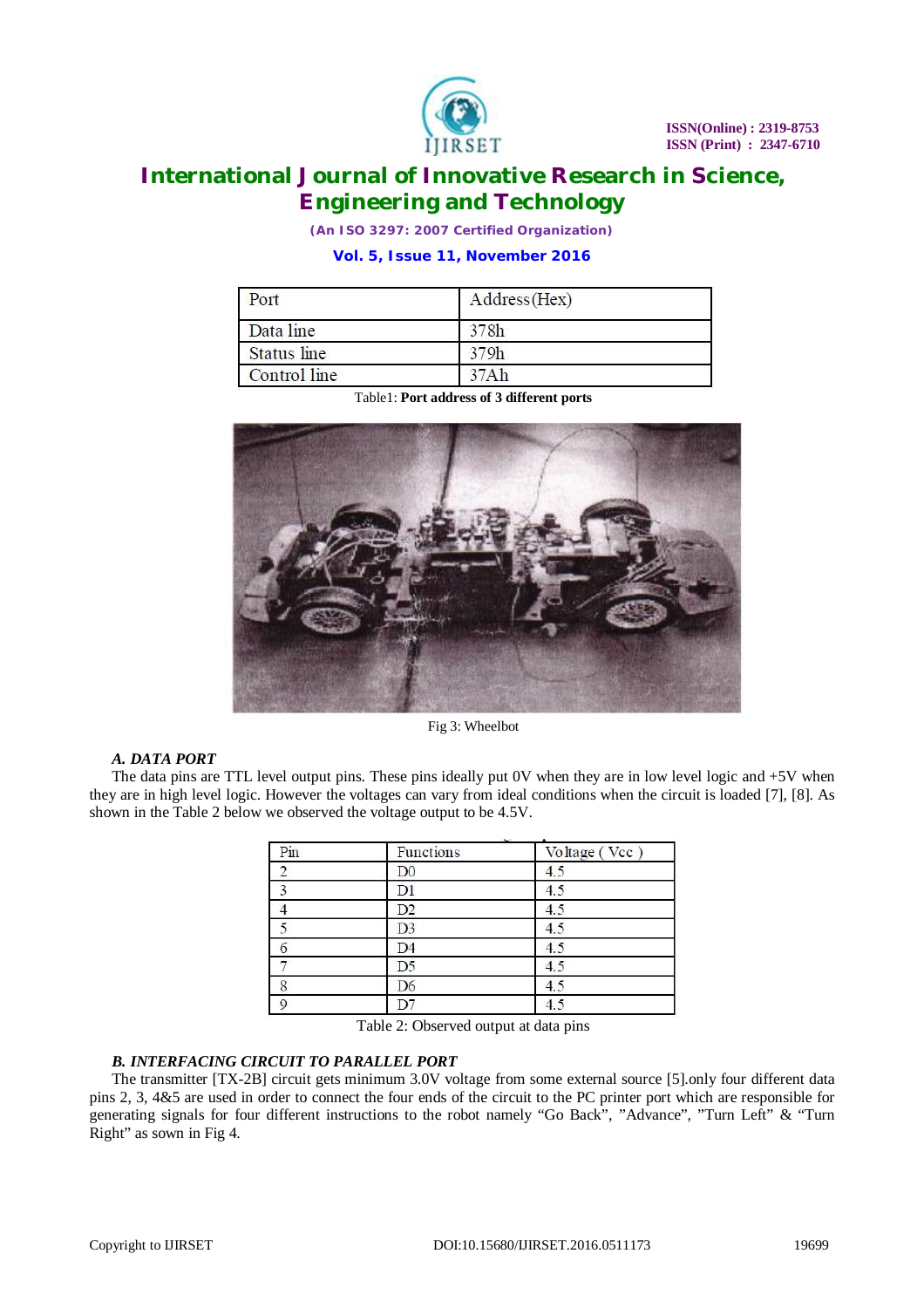

*(An ISO 3297: 2007 Certified Organization)*

## **Vol. 5, Issue 11, November 2016**



Fig 4: PC printer port and IR control interface circuit

## IV.**CONTROLLING OVER VOICE**

The controller of the Wheelbot is attached (using printer cable) to the printer port of the computer which runs an application capable of recognizing six commands (run, back, left, right and straight).A CFG grammar is written ,compiled and stored in a DLL file which is loaded by the application at run time to recognize these six commands. The grammar also restricts the system to recognize only these six commands. The application program is designed to make an output on the particular pin on the DATA port go high and low depending upon the command recognized[8].When the output on a particular data pin is low (logic 0)the corresponding pin on the controlling activates a particular function. Thus the Wheelbot can be controlled using speech.

## V. **PROPOSED WORK**

The application contains a single form. The form on being loaded displays an empty text box shown in fig 5 and in the background the form load event initializes some information containing speech recognition events on the form. Speech API returns certain events to the application such as a successful recognition. The application then addresses or ignores the events .Furthermore the application can selectively reject certain types of events if there is no need to work with them. The action corresponding to a recognition event is handled by appropriate SAP events handler defined by the application designer. Upon successful recognition of the command, the speech recognition event SRERecognition is returned and the name of the recognized command gets displayed in the text box, as shown in Fig 5.



Fig 5: User interface displaying the result of a successful recognition.

## VI. **CONCLUSION**

Applications incorporated with speech recognition technology are fragile in nature and their performance depends upon various factors such as external noise, type of input device used, amount of training given to the system and many more. For example training improves a systems performance if it is a speaker dependent system. The size of vocabulary (the number of words allowed to communicate) and the grammar also affects a systems performance. As yet no speech enabled application has enabled 100% accuracy The following graph shows the performance of the proposed system in terms of word error retain varying environment. The system was tested twice each time in a different environment. At first the system was tested in a closed room with almost no external noise. The next time it was tested in an open area